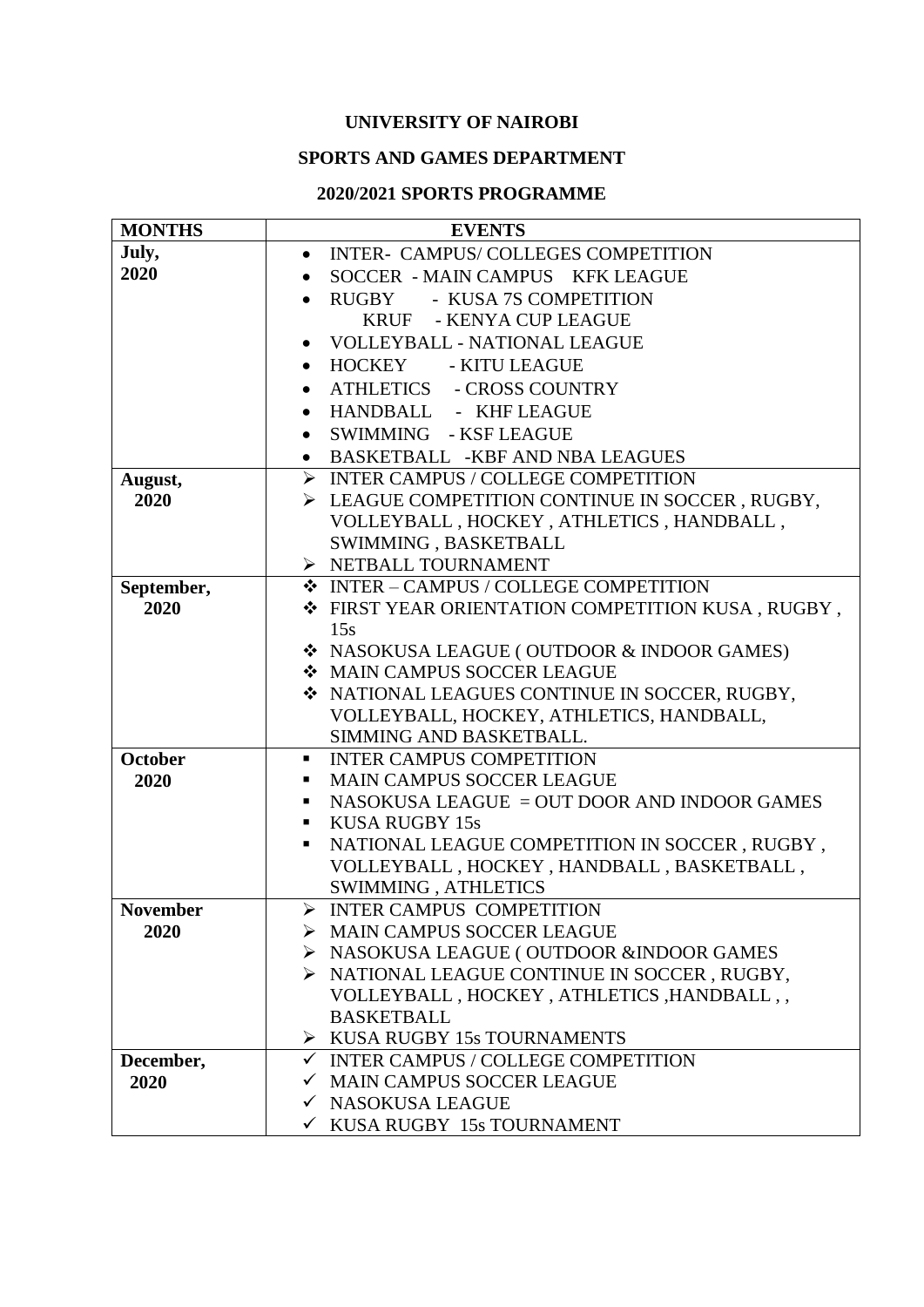|              | NATIONAL LEAGUES CONTINUE IN SOCCER, RUGBY,                  |  |  |
|--------------|--------------------------------------------------------------|--|--|
|              | VOLLEYBALL, HOCKEY, ATHLETICS, HANDBALL,                     |  |  |
|              | <b>SWIMMING BASKETBALL</b>                                   |  |  |
|              | ✓ EAST AFRICA INTER UNIVERSITY (OUT DOOR AND                 |  |  |
|              | <b>INDOOR GAMES)</b>                                         |  |  |
| January,     | <b>INTER CAMPUS COMPETITION</b><br>$\bullet$                 |  |  |
| 2021         | MAIN CAMPUS SOCCER LEAGUE<br>$\bullet$                       |  |  |
|              |                                                              |  |  |
|              | NASOKUSA LEAGUE (OUTDOOR & INDOOR GAMES<br>$\bullet$         |  |  |
|              | <b>COMPETITION)</b>                                          |  |  |
|              | NATIONAL LEAGUE COMPETITION CONTINUE IN SOCCER,              |  |  |
|              | RUGBY, VOLLEYBALL, HOCKEY, ATHLETICS,                        |  |  |
|              | HANDBALL, SWIMMING, BASKETBALL & NETBALL                     |  |  |
|              | KUSA RUGBY 15s TOURNAMENT CONTINUES                          |  |  |
| February     | ← INTER CAMPUS COMPETITION                                   |  |  |
| 2021         | + NATIONAL LEAGUE CONTINUE IN SOCCER, RUGBY,                 |  |  |
|              | VOLLEYBALL, HOCKEY, ATHLETICS, SWIMMING,                     |  |  |
|              | <b>BASKETBALL AND NETBALL.</b>                               |  |  |
|              | UNIVERSITY OF NAIROBI SPORTS DAY                             |  |  |
|              | + NASOKUSA LEAGUE (OUTDOOR & INDOOR GAMES                    |  |  |
|              | <b>CONTINUES</b>                                             |  |  |
| <b>March</b> | O INTER CAMPUS COMPETITION                                   |  |  |
| 2021         | NASOKUSA LEAGUE (OUTDOOR & INDOOR GAMES COMES<br>$\circ$     |  |  |
|              | TO CONCLUSION.                                               |  |  |
|              | NATIONAL LEAGUE COMPETITION IN SOCCER, RUGBY,<br>$\circ$     |  |  |
|              | VOLLEYBALL, HOCKEY, ATHLETICS, SWIMMING,                     |  |  |
|              | BASKETBALL AND NETBALL CONTINUES.                            |  |  |
|              | O KUSA INTER - UNIVERSITY WOMEN COMPETITION.                 |  |  |
| <b>April</b> | <b>INTER - CAMPUS COMPETITION</b><br>$\bullet$               |  |  |
| 2021         | <b>SOCCER - MAIN CAMPUS COMPETITION</b>                      |  |  |
|              | $\bullet$                                                    |  |  |
|              | KUSA NATIONAL PLAY - OFFS (OUTDOOR GAMES)<br>$\bullet$       |  |  |
|              | NATIONAL LEAGUE COMPETITION IN SOCCER, RUGBY,                |  |  |
|              | VOLLEYBALL, HOCKEY, ATHLETICS, SWIMMING,                     |  |  |
|              | BASKETBALL AND NETBALL CONTINUES.                            |  |  |
| <b>May</b>   | ❖ INTER CAMPUS COMPETITION                                   |  |  |
| 2021         | ❖ SOCCER – MAIN CAMPUS COMPETITION                           |  |  |
|              | ❖ NATIONAL LEAGUE COMPETITION CONTINUES IN SOCCER            |  |  |
|              | , RUGBY, VOLLEYBALL, HOCKEY, ATHLETICS,                      |  |  |
|              | SWIMMING, BASKETBALL AND NETBALL                             |  |  |
|              | ❖ KUSA NATIONAL PLAY OFFS (INDOOR GAMES)                     |  |  |
| June         | $\checkmark$ INTER CAMPUS COMPETITION                        |  |  |
| 2021         | √ MAIN CAMPUS SOCCER LEAGUE                                  |  |  |
|              | $\checkmark$ NATIONAL LEAGUE COMPETITION CONTINUE IN SOCCER, |  |  |
|              | RUGBY, VOLLEYBALL, HOCKEY, ATHLETICS, SWIMMING,              |  |  |
|              | <b>BASKETBALL AND NETBALL.</b>                               |  |  |
|              | $\checkmark$ KUSA RUGBY 7s TOURNAMENT                        |  |  |
|              |                                                              |  |  |

## **MBAABU MURITHI DIRECTOR, SPORTS AND GAMES**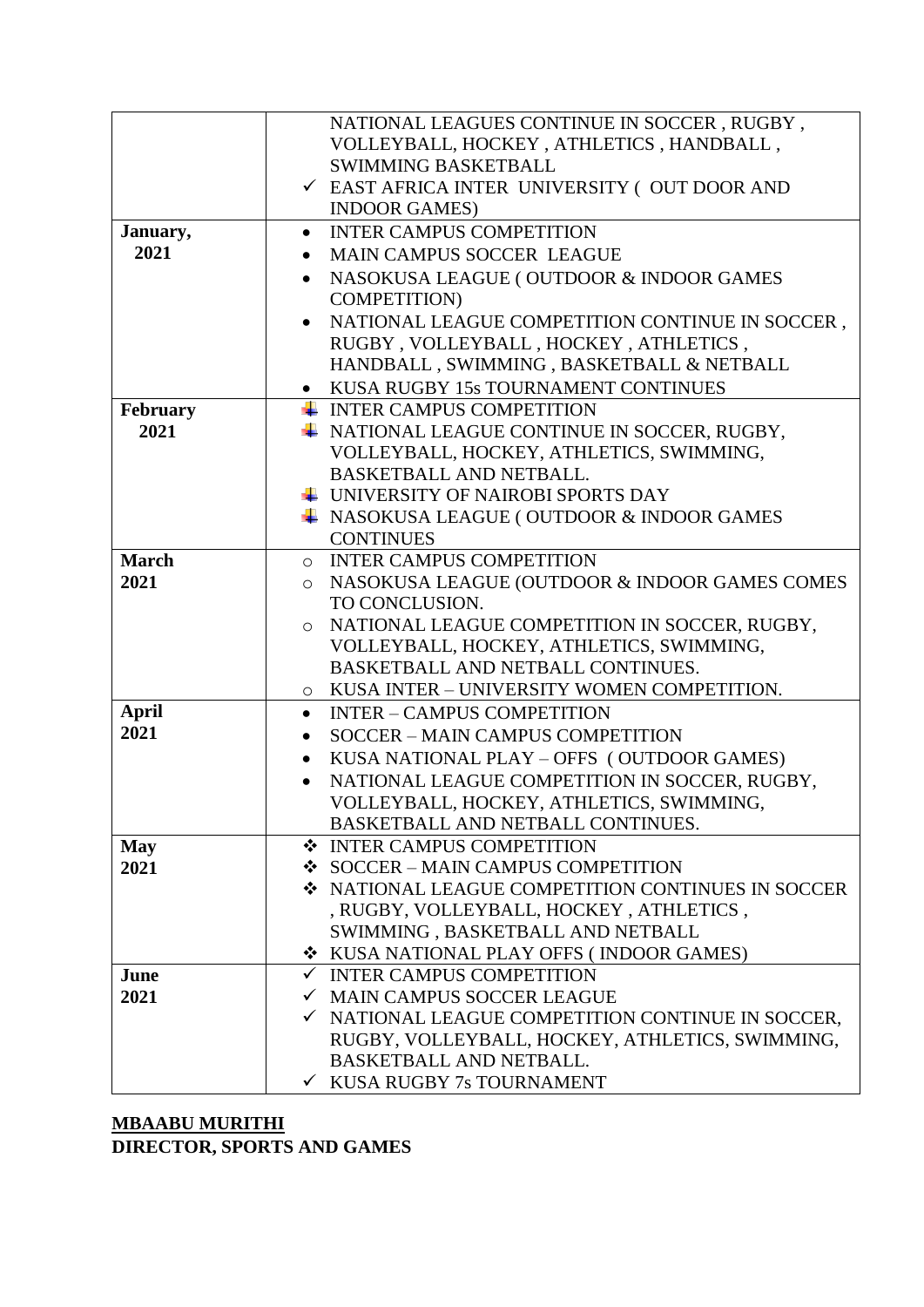# **UNIVERSITY OF NAIROBI**

# **SPORTS AND GAMES DEPARTMENT**

#### **2017/2018 SPORTS PROGRAMME**

| <b>MONTHS</b>    | <b>EVENTS</b>                                   | <b>VENUE</b> |
|------------------|-------------------------------------------------|--------------|
| <b>July</b>      | <b>INTER- CAMPUS/COLLEGES</b>                   |              |
| 2017             | <b>COMPETITION</b>                              |              |
|                  | SOCCER - MAIN CAMPUS KFK<br>$\bullet$           |              |
|                  | <b>LEAGUE</b>                                   |              |
|                  | RUGBY - KUSA 7S COMPETITION                     |              |
|                  | KRUF - KENYA CUP LEAGUE                         |              |
|                  | VOLLEYBALL - NATIONAL LEAGUE                    |              |
|                  | HOCKEY - KITU LEAGUE<br>$\bullet$               |              |
|                  | ATHLETICS - CROSS COUNTRY                       |              |
|                  | HANDBALL - KHF LEAGUE                           |              |
|                  | SWIMMING - KSF LEAGUE<br>$\bullet$              |              |
|                  | BASKETBALL -KBF AND NBA LEAGUES<br>$\bullet$    |              |
| <b>AUGUST</b>    | > INTER CAMPUS / COLLEGE                        |              |
| 2017             | <b>COMPETITION</b>                              |              |
|                  | $\triangleright$ LEAGUE COMPETITION CONTINUE IN |              |
|                  | SOCCER, RUGBY, VOLLEYBALL,                      |              |
|                  | HOCKEY, ATHLETICS, HANDBALL,                    |              |
|                  | SWIMMING, BASKETBALL                            |              |
|                  | > NETBALL TOURNAMENT                            |              |
| <b>SEPTEMBER</b> | ❖ INTER - CAMPUS / COLLEGE                      |              |
| 2017             | <b>COMPETITION</b>                              |              |
|                  | ❖ FIRST YEAR ORIENTATION                        |              |
|                  | <b>COMPETITION KUSA, RUGBY, 15s</b>             |              |
|                  | ❖ NASOKUSA LEAGUE (OUTDOOR &                    |              |
|                  | <b>INDOOR GAMES)</b>                            |              |
|                  | MAIN CAMPUS SOCCER LEAGUE                       |              |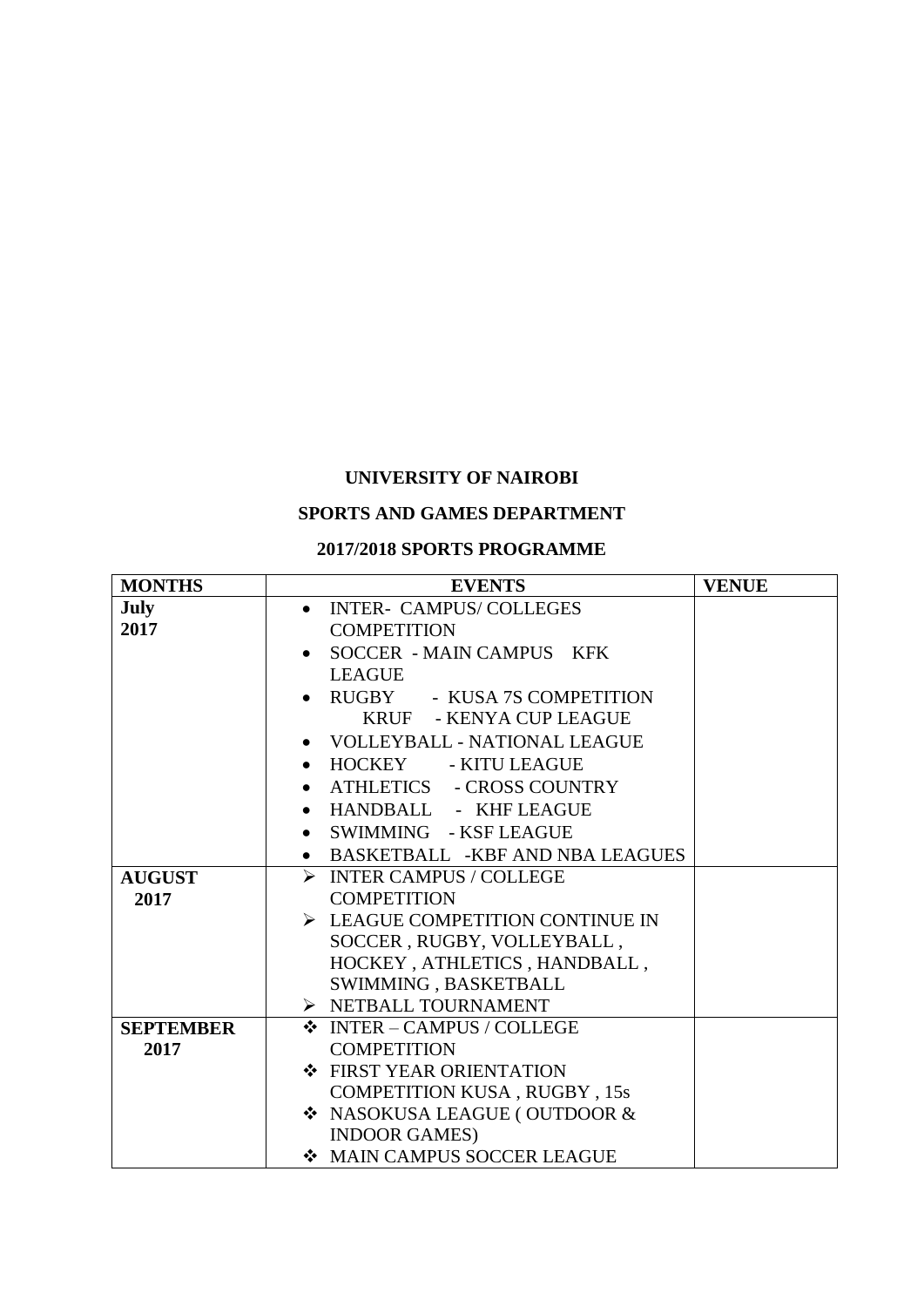| SOCCER, RUGBY, VOLLEYBALL,<br>HOCKEY, ATHLETICS, HANDBALL,<br>SIMMING AND BASKETBALL.<br><b>OCTOBER</b><br><b>INTER CAMPUS COMPETITION</b><br>п.<br>2017<br><b>MAIN CAMPUS SOCCER LEAGUE</b><br>NASOKUSA LEAGUE = OUT DOOR AND<br><b>INDOOR GAMES</b><br>KUSA RUGBY 15s<br>٠<br>NATIONAL LEAGUE COMPETITION IN<br>п.<br>SOCCER, RUGBY, VOLLEYBALL,<br>HOCKEY, HANDBALL, BASKETBALL,<br>SWIMMING, ATHLETICS<br>$\triangleright$ INTER CAMPUS COMPETITION<br><b>NOVEMBER</b><br>> MAIN CAMPUS SOCCER LEAGUE<br>2017<br>> NASOKUSA LEAGUE (OUTDOOR<br><b>&amp;INDOOR GAMES</b><br>$\triangleright$ NATIONAL LEAGUE CONTINUE IN<br>SOCCER, RUGBY, VOLLEYBALL,<br>HOCKEY, ATHLETICS, HANDBALL,<br><b>BASKETBALL</b><br>$\triangleright$ KUSA RUGBY 15s TOURNAMENTS<br><b>DECEMBER</b><br>$\checkmark$ INTER CAMPUS / COLLEGE<br>2017<br><b>COMPETITION</b><br>√ MAIN CAMPUS SOCCER LEAGUE<br>√ NASOKUSA LEAGUE<br>$\checkmark$ KUSA RUGBY 15s TOURNAMENT<br>NATIONAL LEAGUES CONTINUE IN<br>SOCCER, RUGBY, VOLLEYBALL,<br>HOCKEY, ATHLETICS, HANDBALL,<br><b>SWIMMING BASKETBALL</b><br><b>V EAST AFRICA INTER UNIVERSITY (</b><br>OUT DOOR AND INDOOR GAMES)<br><b>JANUARY</b><br><b>INTER CAMPUS COMPETITION</b><br>$\bullet$<br>2018<br>MAIN CAMPUS SOCCER LEAGUE<br>NASOKUSA LEAGUE (OUTDOOR &<br>$\bullet$<br>INDOOR GAMES COMPETITION)<br>NATIONAL LEAGUE COMPETITION<br>$\bullet$<br>CONTINUE IN SOCCER, RUGBY,<br>VOLLEYBALL, HOCKEY, ATHLETICS,<br>HANDBALL, SWIMMING, BASKETBALL<br><b>&amp; NETBALL</b><br>KUSA RUGBY 15s TOURNAMENT<br><b>CONTINUES</b><br>$\overline{\phantom{A}}$ INTER CAMPUS COMPETITION<br><b>FEBRUARY</b><br>$\overline{\phantom{A}}$ NATIONAL LEAGUE CONTINUE IN<br>2018 | ❖ NATIONAL LEAGUES CONTINUE IN |
|--------------------------------------------------------------------------------------------------------------------------------------------------------------------------------------------------------------------------------------------------------------------------------------------------------------------------------------------------------------------------------------------------------------------------------------------------------------------------------------------------------------------------------------------------------------------------------------------------------------------------------------------------------------------------------------------------------------------------------------------------------------------------------------------------------------------------------------------------------------------------------------------------------------------------------------------------------------------------------------------------------------------------------------------------------------------------------------------------------------------------------------------------------------------------------------------------------------------------------------------------------------------------------------------------------------------------------------------------------------------------------------------------------------------------------------------------------------------------------------------------------------------------------------------------------------------------------------------------------------------------------------------------------------------------------------------------------|--------------------------------|
|                                                                                                                                                                                                                                                                                                                                                                                                                                                                                                                                                                                                                                                                                                                                                                                                                                                                                                                                                                                                                                                                                                                                                                                                                                                                                                                                                                                                                                                                                                                                                                                                                                                                                                        |                                |
|                                                                                                                                                                                                                                                                                                                                                                                                                                                                                                                                                                                                                                                                                                                                                                                                                                                                                                                                                                                                                                                                                                                                                                                                                                                                                                                                                                                                                                                                                                                                                                                                                                                                                                        |                                |
|                                                                                                                                                                                                                                                                                                                                                                                                                                                                                                                                                                                                                                                                                                                                                                                                                                                                                                                                                                                                                                                                                                                                                                                                                                                                                                                                                                                                                                                                                                                                                                                                                                                                                                        |                                |
|                                                                                                                                                                                                                                                                                                                                                                                                                                                                                                                                                                                                                                                                                                                                                                                                                                                                                                                                                                                                                                                                                                                                                                                                                                                                                                                                                                                                                                                                                                                                                                                                                                                                                                        |                                |
|                                                                                                                                                                                                                                                                                                                                                                                                                                                                                                                                                                                                                                                                                                                                                                                                                                                                                                                                                                                                                                                                                                                                                                                                                                                                                                                                                                                                                                                                                                                                                                                                                                                                                                        |                                |
|                                                                                                                                                                                                                                                                                                                                                                                                                                                                                                                                                                                                                                                                                                                                                                                                                                                                                                                                                                                                                                                                                                                                                                                                                                                                                                                                                                                                                                                                                                                                                                                                                                                                                                        |                                |
|                                                                                                                                                                                                                                                                                                                                                                                                                                                                                                                                                                                                                                                                                                                                                                                                                                                                                                                                                                                                                                                                                                                                                                                                                                                                                                                                                                                                                                                                                                                                                                                                                                                                                                        |                                |
|                                                                                                                                                                                                                                                                                                                                                                                                                                                                                                                                                                                                                                                                                                                                                                                                                                                                                                                                                                                                                                                                                                                                                                                                                                                                                                                                                                                                                                                                                                                                                                                                                                                                                                        |                                |
|                                                                                                                                                                                                                                                                                                                                                                                                                                                                                                                                                                                                                                                                                                                                                                                                                                                                                                                                                                                                                                                                                                                                                                                                                                                                                                                                                                                                                                                                                                                                                                                                                                                                                                        |                                |
|                                                                                                                                                                                                                                                                                                                                                                                                                                                                                                                                                                                                                                                                                                                                                                                                                                                                                                                                                                                                                                                                                                                                                                                                                                                                                                                                                                                                                                                                                                                                                                                                                                                                                                        |                                |
|                                                                                                                                                                                                                                                                                                                                                                                                                                                                                                                                                                                                                                                                                                                                                                                                                                                                                                                                                                                                                                                                                                                                                                                                                                                                                                                                                                                                                                                                                                                                                                                                                                                                                                        |                                |
|                                                                                                                                                                                                                                                                                                                                                                                                                                                                                                                                                                                                                                                                                                                                                                                                                                                                                                                                                                                                                                                                                                                                                                                                                                                                                                                                                                                                                                                                                                                                                                                                                                                                                                        |                                |
|                                                                                                                                                                                                                                                                                                                                                                                                                                                                                                                                                                                                                                                                                                                                                                                                                                                                                                                                                                                                                                                                                                                                                                                                                                                                                                                                                                                                                                                                                                                                                                                                                                                                                                        |                                |
|                                                                                                                                                                                                                                                                                                                                                                                                                                                                                                                                                                                                                                                                                                                                                                                                                                                                                                                                                                                                                                                                                                                                                                                                                                                                                                                                                                                                                                                                                                                                                                                                                                                                                                        |                                |
|                                                                                                                                                                                                                                                                                                                                                                                                                                                                                                                                                                                                                                                                                                                                                                                                                                                                                                                                                                                                                                                                                                                                                                                                                                                                                                                                                                                                                                                                                                                                                                                                                                                                                                        |                                |
|                                                                                                                                                                                                                                                                                                                                                                                                                                                                                                                                                                                                                                                                                                                                                                                                                                                                                                                                                                                                                                                                                                                                                                                                                                                                                                                                                                                                                                                                                                                                                                                                                                                                                                        |                                |
|                                                                                                                                                                                                                                                                                                                                                                                                                                                                                                                                                                                                                                                                                                                                                                                                                                                                                                                                                                                                                                                                                                                                                                                                                                                                                                                                                                                                                                                                                                                                                                                                                                                                                                        |                                |
|                                                                                                                                                                                                                                                                                                                                                                                                                                                                                                                                                                                                                                                                                                                                                                                                                                                                                                                                                                                                                                                                                                                                                                                                                                                                                                                                                                                                                                                                                                                                                                                                                                                                                                        |                                |
|                                                                                                                                                                                                                                                                                                                                                                                                                                                                                                                                                                                                                                                                                                                                                                                                                                                                                                                                                                                                                                                                                                                                                                                                                                                                                                                                                                                                                                                                                                                                                                                                                                                                                                        |                                |
|                                                                                                                                                                                                                                                                                                                                                                                                                                                                                                                                                                                                                                                                                                                                                                                                                                                                                                                                                                                                                                                                                                                                                                                                                                                                                                                                                                                                                                                                                                                                                                                                                                                                                                        |                                |
|                                                                                                                                                                                                                                                                                                                                                                                                                                                                                                                                                                                                                                                                                                                                                                                                                                                                                                                                                                                                                                                                                                                                                                                                                                                                                                                                                                                                                                                                                                                                                                                                                                                                                                        |                                |
|                                                                                                                                                                                                                                                                                                                                                                                                                                                                                                                                                                                                                                                                                                                                                                                                                                                                                                                                                                                                                                                                                                                                                                                                                                                                                                                                                                                                                                                                                                                                                                                                                                                                                                        |                                |
|                                                                                                                                                                                                                                                                                                                                                                                                                                                                                                                                                                                                                                                                                                                                                                                                                                                                                                                                                                                                                                                                                                                                                                                                                                                                                                                                                                                                                                                                                                                                                                                                                                                                                                        |                                |
|                                                                                                                                                                                                                                                                                                                                                                                                                                                                                                                                                                                                                                                                                                                                                                                                                                                                                                                                                                                                                                                                                                                                                                                                                                                                                                                                                                                                                                                                                                                                                                                                                                                                                                        |                                |
|                                                                                                                                                                                                                                                                                                                                                                                                                                                                                                                                                                                                                                                                                                                                                                                                                                                                                                                                                                                                                                                                                                                                                                                                                                                                                                                                                                                                                                                                                                                                                                                                                                                                                                        |                                |
|                                                                                                                                                                                                                                                                                                                                                                                                                                                                                                                                                                                                                                                                                                                                                                                                                                                                                                                                                                                                                                                                                                                                                                                                                                                                                                                                                                                                                                                                                                                                                                                                                                                                                                        |                                |
|                                                                                                                                                                                                                                                                                                                                                                                                                                                                                                                                                                                                                                                                                                                                                                                                                                                                                                                                                                                                                                                                                                                                                                                                                                                                                                                                                                                                                                                                                                                                                                                                                                                                                                        |                                |
|                                                                                                                                                                                                                                                                                                                                                                                                                                                                                                                                                                                                                                                                                                                                                                                                                                                                                                                                                                                                                                                                                                                                                                                                                                                                                                                                                                                                                                                                                                                                                                                                                                                                                                        |                                |
|                                                                                                                                                                                                                                                                                                                                                                                                                                                                                                                                                                                                                                                                                                                                                                                                                                                                                                                                                                                                                                                                                                                                                                                                                                                                                                                                                                                                                                                                                                                                                                                                                                                                                                        |                                |
|                                                                                                                                                                                                                                                                                                                                                                                                                                                                                                                                                                                                                                                                                                                                                                                                                                                                                                                                                                                                                                                                                                                                                                                                                                                                                                                                                                                                                                                                                                                                                                                                                                                                                                        |                                |
|                                                                                                                                                                                                                                                                                                                                                                                                                                                                                                                                                                                                                                                                                                                                                                                                                                                                                                                                                                                                                                                                                                                                                                                                                                                                                                                                                                                                                                                                                                                                                                                                                                                                                                        |                                |
|                                                                                                                                                                                                                                                                                                                                                                                                                                                                                                                                                                                                                                                                                                                                                                                                                                                                                                                                                                                                                                                                                                                                                                                                                                                                                                                                                                                                                                                                                                                                                                                                                                                                                                        |                                |
|                                                                                                                                                                                                                                                                                                                                                                                                                                                                                                                                                                                                                                                                                                                                                                                                                                                                                                                                                                                                                                                                                                                                                                                                                                                                                                                                                                                                                                                                                                                                                                                                                                                                                                        |                                |
|                                                                                                                                                                                                                                                                                                                                                                                                                                                                                                                                                                                                                                                                                                                                                                                                                                                                                                                                                                                                                                                                                                                                                                                                                                                                                                                                                                                                                                                                                                                                                                                                                                                                                                        |                                |
|                                                                                                                                                                                                                                                                                                                                                                                                                                                                                                                                                                                                                                                                                                                                                                                                                                                                                                                                                                                                                                                                                                                                                                                                                                                                                                                                                                                                                                                                                                                                                                                                                                                                                                        |                                |
|                                                                                                                                                                                                                                                                                                                                                                                                                                                                                                                                                                                                                                                                                                                                                                                                                                                                                                                                                                                                                                                                                                                                                                                                                                                                                                                                                                                                                                                                                                                                                                                                                                                                                                        |                                |
|                                                                                                                                                                                                                                                                                                                                                                                                                                                                                                                                                                                                                                                                                                                                                                                                                                                                                                                                                                                                                                                                                                                                                                                                                                                                                                                                                                                                                                                                                                                                                                                                                                                                                                        |                                |
|                                                                                                                                                                                                                                                                                                                                                                                                                                                                                                                                                                                                                                                                                                                                                                                                                                                                                                                                                                                                                                                                                                                                                                                                                                                                                                                                                                                                                                                                                                                                                                                                                                                                                                        |                                |
|                                                                                                                                                                                                                                                                                                                                                                                                                                                                                                                                                                                                                                                                                                                                                                                                                                                                                                                                                                                                                                                                                                                                                                                                                                                                                                                                                                                                                                                                                                                                                                                                                                                                                                        |                                |
|                                                                                                                                                                                                                                                                                                                                                                                                                                                                                                                                                                                                                                                                                                                                                                                                                                                                                                                                                                                                                                                                                                                                                                                                                                                                                                                                                                                                                                                                                                                                                                                                                                                                                                        |                                |
|                                                                                                                                                                                                                                                                                                                                                                                                                                                                                                                                                                                                                                                                                                                                                                                                                                                                                                                                                                                                                                                                                                                                                                                                                                                                                                                                                                                                                                                                                                                                                                                                                                                                                                        |                                |
|                                                                                                                                                                                                                                                                                                                                                                                                                                                                                                                                                                                                                                                                                                                                                                                                                                                                                                                                                                                                                                                                                                                                                                                                                                                                                                                                                                                                                                                                                                                                                                                                                                                                                                        |                                |
|                                                                                                                                                                                                                                                                                                                                                                                                                                                                                                                                                                                                                                                                                                                                                                                                                                                                                                                                                                                                                                                                                                                                                                                                                                                                                                                                                                                                                                                                                                                                                                                                                                                                                                        |                                |
|                                                                                                                                                                                                                                                                                                                                                                                                                                                                                                                                                                                                                                                                                                                                                                                                                                                                                                                                                                                                                                                                                                                                                                                                                                                                                                                                                                                                                                                                                                                                                                                                                                                                                                        |                                |
|                                                                                                                                                                                                                                                                                                                                                                                                                                                                                                                                                                                                                                                                                                                                                                                                                                                                                                                                                                                                                                                                                                                                                                                                                                                                                                                                                                                                                                                                                                                                                                                                                                                                                                        |                                |
| SOCCER, RUGBY, VOLLEYBALL,                                                                                                                                                                                                                                                                                                                                                                                                                                                                                                                                                                                                                                                                                                                                                                                                                                                                                                                                                                                                                                                                                                                                                                                                                                                                                                                                                                                                                                                                                                                                                                                                                                                                             |                                |
| HOCKEY, ATHLETICS, SWIMMING,                                                                                                                                                                                                                                                                                                                                                                                                                                                                                                                                                                                                                                                                                                                                                                                                                                                                                                                                                                                                                                                                                                                                                                                                                                                                                                                                                                                                                                                                                                                                                                                                                                                                           |                                |
| <b>BASKETBALL AND NETBALL.</b>                                                                                                                                                                                                                                                                                                                                                                                                                                                                                                                                                                                                                                                                                                                                                                                                                                                                                                                                                                                                                                                                                                                                                                                                                                                                                                                                                                                                                                                                                                                                                                                                                                                                         |                                |
| UNIVERSITY OF NAIROBI SPORTS DAY                                                                                                                                                                                                                                                                                                                                                                                                                                                                                                                                                                                                                                                                                                                                                                                                                                                                                                                                                                                                                                                                                                                                                                                                                                                                                                                                                                                                                                                                                                                                                                                                                                                                       |                                |